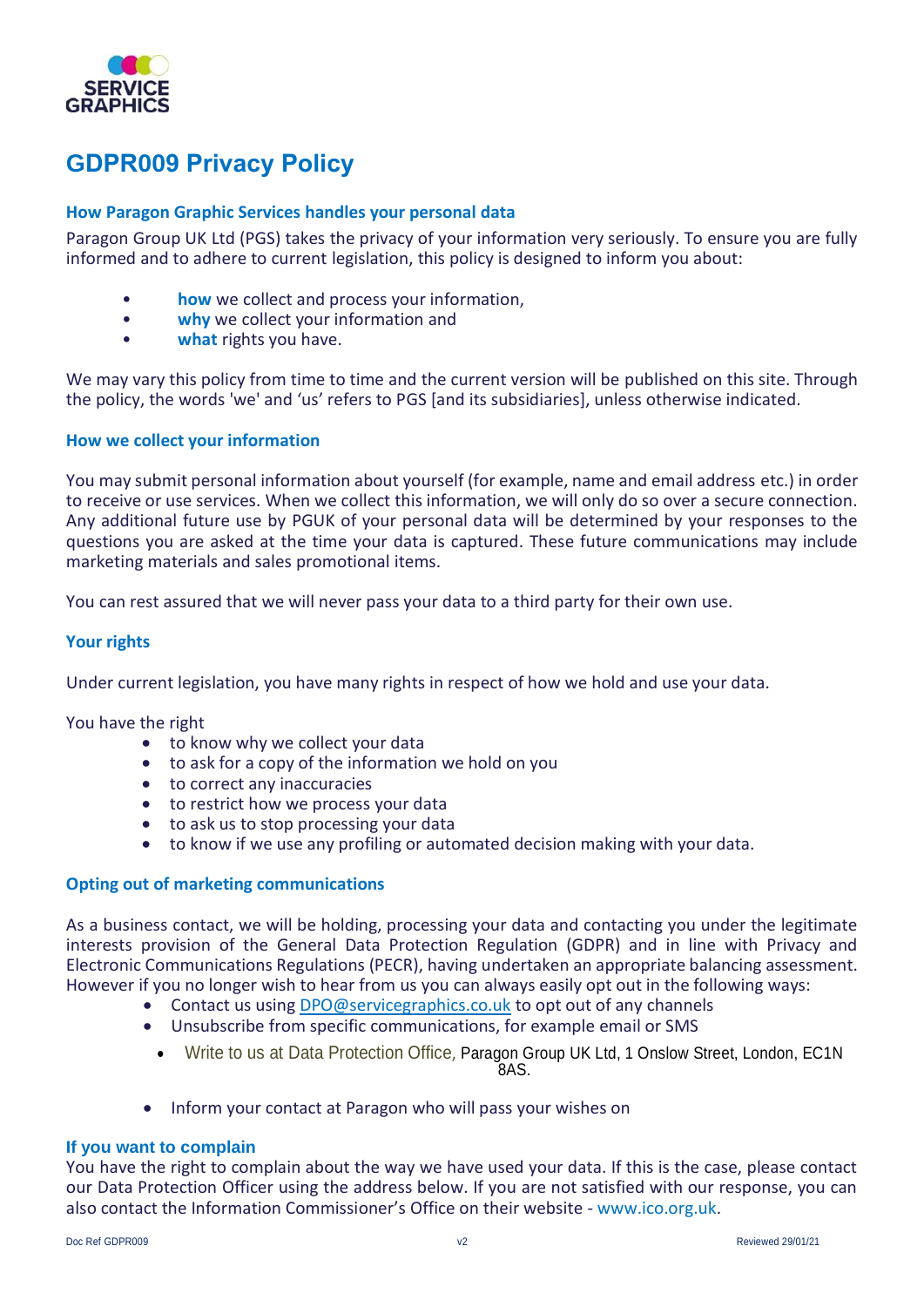

## **How we collect information about your visits to our website**

When you visit our web pages, we will download a small file called a "cookie" to be stored on your computer's web browser. This helps us personalise your web experience and remember you when you return and want to continue a task. Please view our cookies page to see full details of what cookies we use on the site, what these are used for and for how to disable them.

Our cookies provide us with non-personal statistical information about what you do on the website, for example: the duration of time a page was viewed, common paths taken through the site, data on screen settings and other general information. We may also collect information about what other websites you visit after ours. We use this data to improve the services on our site and to improve your experience of using our website.

## **First Party Cookies**

These are cookies that are set by this website directly and include Google Analytics & other analysis tools

**Google Analytics:** We use Google Analytics to collect information about visitor behaviour on our website. Google Analytics stores information about what pages you visit, how long you are on the site, how you got here and what you click on. This Analytics data is collected via a JavaScript tag in the pages of our site and is not tied to personally identifiable information. We therefore do not collect or store your personal information (e.g. your name or address) so this information cannot be used to identify who you are. Additionally, we use Google Optimize to utilise our Google Analytics cookies to target content variants to a user and a content experiment cookie to determine a user's participation in an experiment.

You can find out more about Google's position on privacy as regards its analytics service at http://www.google.com/intl/en\_uk/analytics/privacyoverview.html

**Drupal:** Our websites run the popular Drupal CMS. Cookies are used to store basic data on your interactions with Drupal, and whether you have logged into Drupal. We use a session cookie to remember your log-in for you if you are a registered user and we deem these as being strictly necessary to the working of the website. If disabled, then various website functionality on the site will be broken. More information on session cookies and what they are used for at http://www.allaboutcookies.org/cookies/session-cookies-used-for.html

**Hotjar:** our websites use Hotjar, which is a tool that records and aggregates data on how visitors to our site use are using it. Hotjar uses cookies to collect non-personal information, so users cannot be personally identified. Examples of the type of information collected include, but are not limited to: pages visited, how pages are used and interacted with, type of device and browser used, and the country you are in.

For more information on Hotjar, how it collects data, what data it collects please and how to opt out of it collecting your information please read Hotjar's own privacy policy

**Leadfeeder:** We are currently trailing Leedfeeder on our website.This is a tool to track our website visitors. To know more, please view the privacy policy for leedfeeder here

## **Third Party Cookies**

These are cookies set on your machine by external websites whose services are used on this site. Cookies of this type are the sharing buttons across the site allow visitors to share content onto social networks. Cookies are currently set by some or all of the following services: ShareThis, LinkedIn, Twitter, Facebook,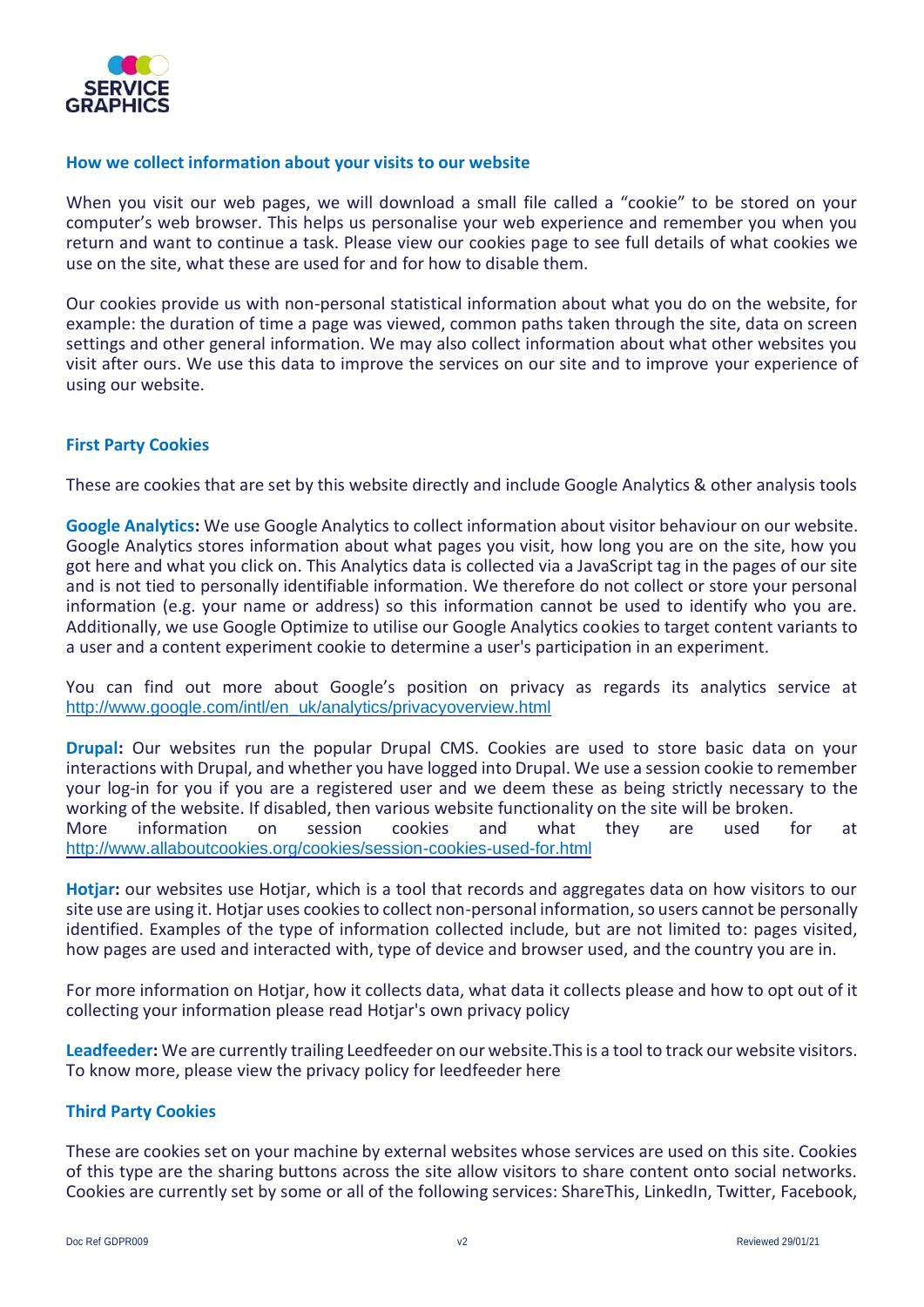

Google+ and Pinterest. In order to implement these buttons and connect them to the relevant social networks and external sites, there are scripts from domains outside of our website.

You should be aware that these sites are likely to be collecting information about what you are doing all around the internet, including on this website.

LinkedIn: The LinkedIn Insight Tag enables the collection of data regarding LinkedIn members' visits to our website, including the URL, referrer, IP address, device and browser characteristics (User Agent), and timestamp. This data is encrypted, the IP addresses are truncated, and members' direct identifiers are removed within seven days in order to make the data pseudonymous. This remaining, pseudonymized data is then deleted within 90 days.

LinkedIn does not share the personal data with PGS, it only provides aggregated reports about the website audience and ad performance. LinkedIn also provides retargeting for website visitors, enabling PGS to show personalised ads off its website by using this data, but without identifying the member. LinkedIn members can control the use of their personal data for advertising purposes through their account settings.

You should check the respective policies of each of these sites to see how exactly they use your information and to find out how to opt out, or delete, such information.

## **Users aged 16 and under**

If you are 16 or under you must have permission from a parent or guardian before you give us personal information. If we find that we have received information from you without the appropriate consent, we reserve the right to remove all personal data that you have supplied. You will be able to re-submit the information when you have the required permission.

## **Processing purposes and legal basis**

Your data will be processed under various legal bases based on the specific activity interests for the following purposes:

- Sales of product and services to customers contractual obligation
- Maintaining our accounts and records contractual obligation
- To send out service messages legitimate interests
- Customer analytics and suppression legitimate interests
- Legal or Enforcement legal obligation
- for the purposes of security and prevention and detection of crime
- Outward Marketing communications legitimate interests
- Requests for information, brochures etc. your consent to allow us to fulfil your request
- Research activity we might undertake is covered by our legitimate interest

## **Request access**

You may gain access to the PII (Personally Identifiable Information) data we hold on you by contacting us.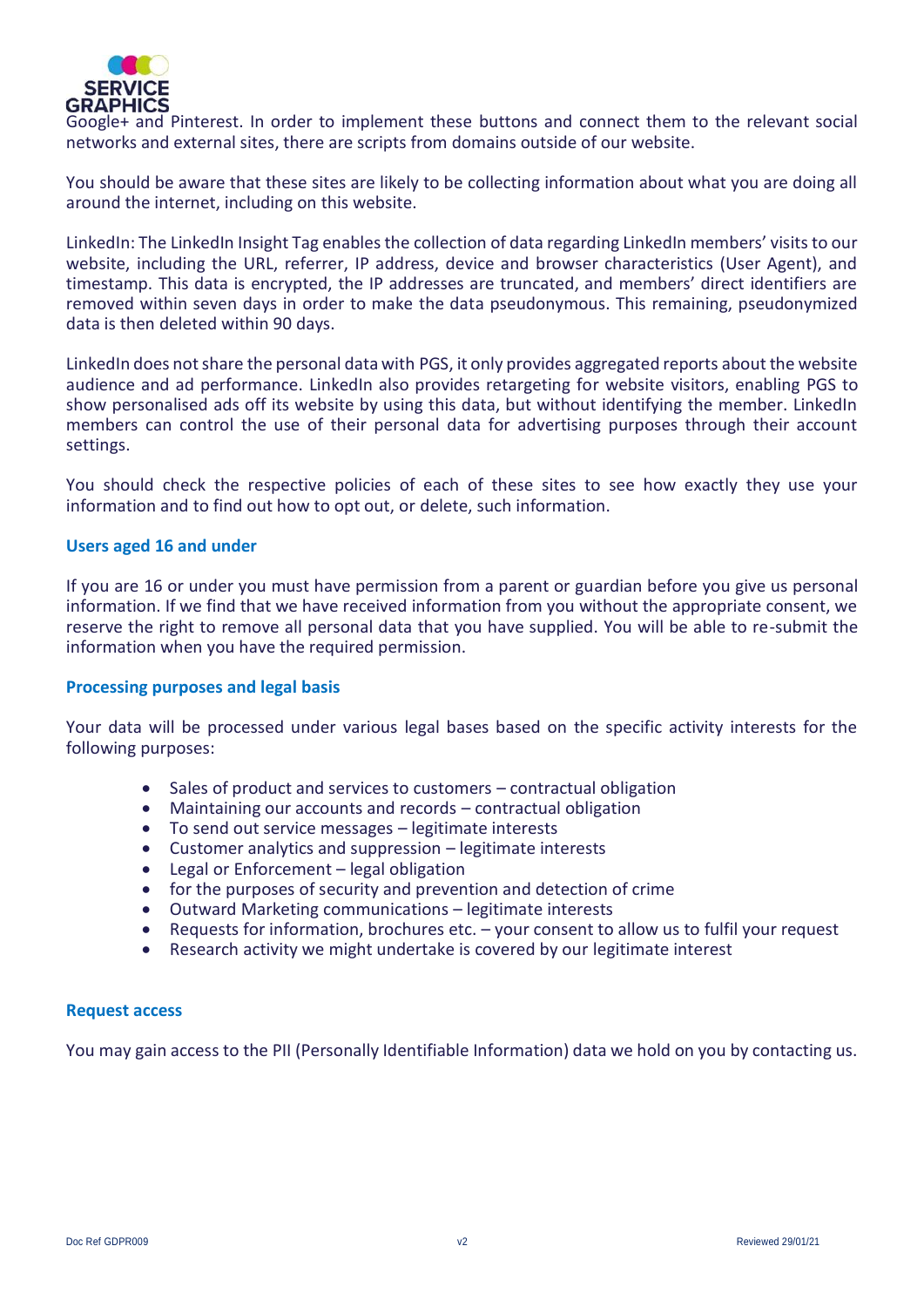

## **Correcting your data**

If you believe any of the data we hold about you is incorrect or being misused, or want further information you may contact us.

Please address requests to:

Data Protection Officer Paragon Graphic Services, Unit 1 Potter Place, Skelmersdale, WN8

Or email to [dpo@paragonuk.com](mailto:dpo@paragonuk.com)

## **Restriction of processing**

You can contact us and ask us to restrict the processing we perform with your data.

## **Automated decisions and profiling**

Automated decision-making will not be used on any data supplied to us. Profiling we undertake on business contacts is based on the size of the company and the industry sector and the job titles of individuals. This may then be used within the marketing communication to make sure anything we send is relevant to you.

## **Erasing your data**

You have the right to ask us to remove your data from all of our systems. If this is the case, where there is no reason not to (such as an outstanding contractual obligation) we will implement your request.

In all cases, please address requests to your contact at the respective Paragon business.

## **Recipients**

The following types of people may have access to your data depending on their role within our business and the type of data being stored.

- Paragon Employees
- Central Government

## **Transfers**

We will store your information on secure systems within PGUK offices or secure data centres in Europe.

## **Retention**